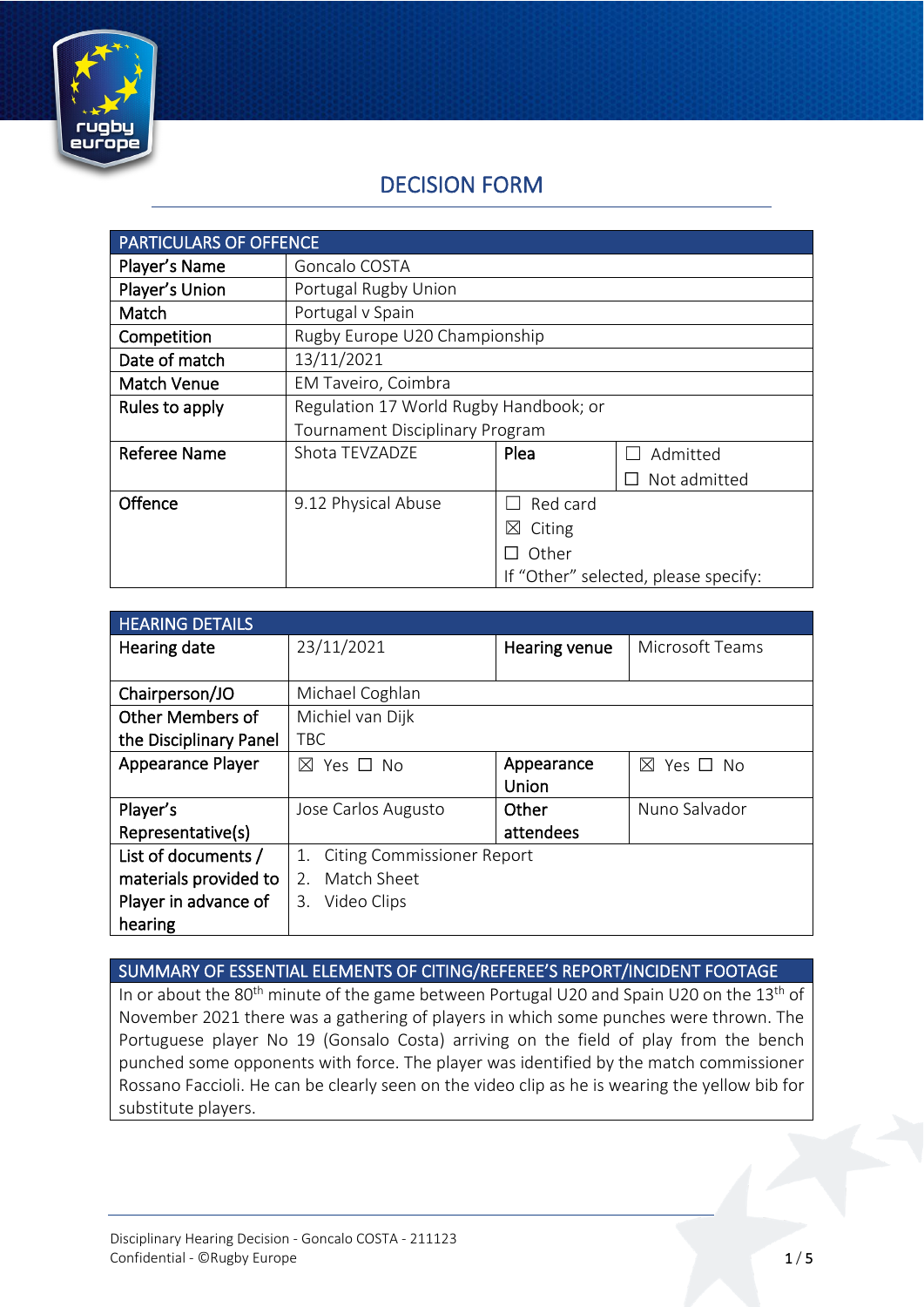#### ESSENTIAL ELEMENTS OF OTHER EVIDENCE (e.g. medical reports) N/A

### SUMMARY OF PLAYER'S EVIDENCE

The player ( Gonsalo Costa ) , after being provided with an opportunity to discuss his response to the citing with his representative Mr. Carlos, accepted that the citing complaint was justified in that he had entered upon the field of play without permission and had engaged with the melee among the players then going on. He said that he was trying to separate the two teams and had not punched anyone.

### FINDINGS OF FACT

Having considered the Citing complaint, the evidence taken from the player together with what was explained by Mr. Carlos on the players behalf; and in particular, having carefully studied the video clip presented, the Disciplinary Panel finds the player not guilty of punching as alleged but nevertheless guilty of an offence pursuant to Section 9.27 of the World Rugby disciplinary code - "A player must not do anything that is against the spirit of good sportsmanship". This includes leaving the technical zone and entering onto the field of play without permission and getting involved in and inflaming an ongoing fracas between several players.

### **DECISION**

 $\boxtimes$  Proven  $\Box$  Not proven  $\Box$  Other disposal (please state)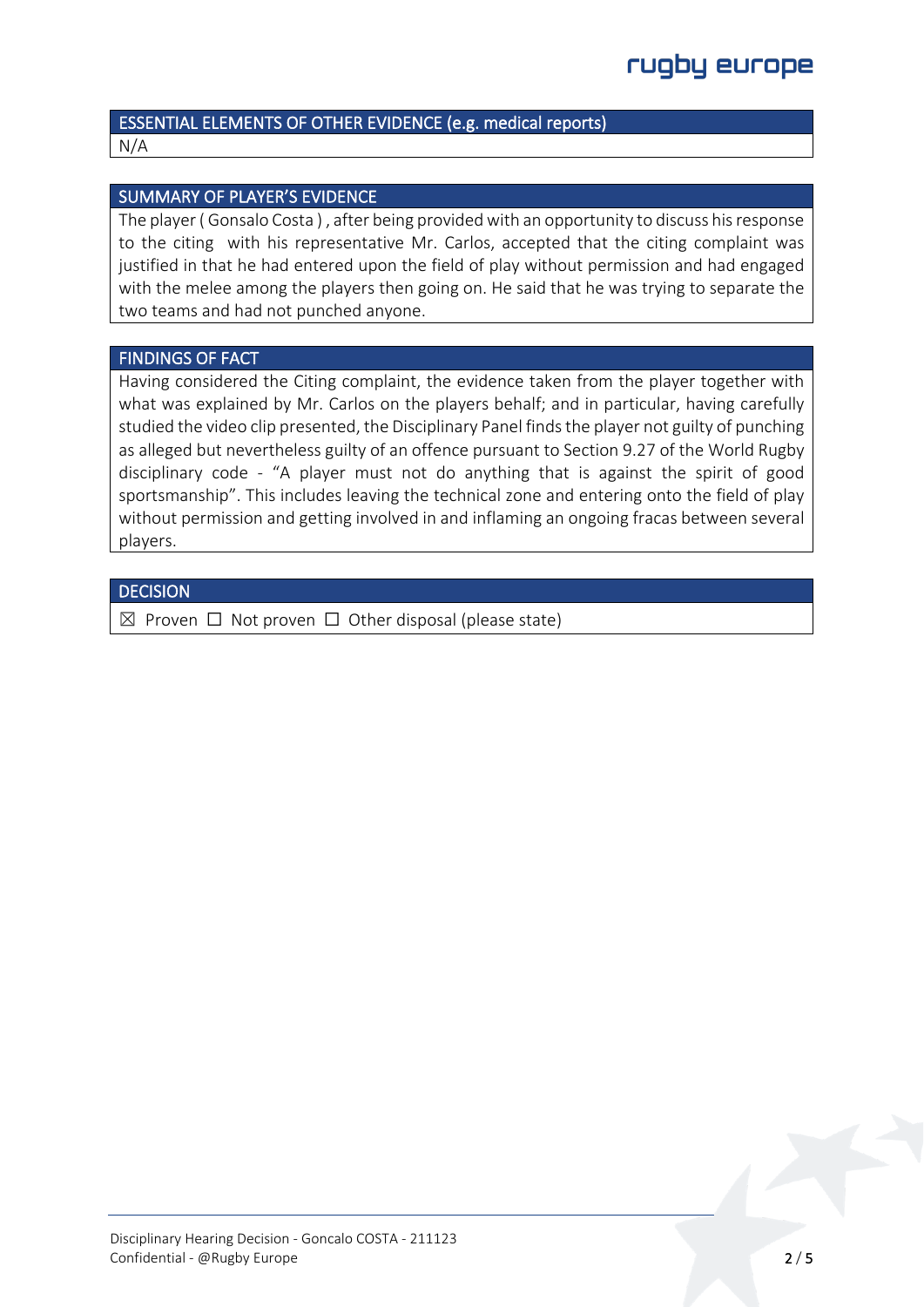## SANCTIONING PROCESS

| <b>ASSESSMENT OF SERIOUSNESS</b>                                                                                             |  |  |
|------------------------------------------------------------------------------------------------------------------------------|--|--|
| As per Article 4.5 of Rugby Europe Disciplinary Regulations and Regulations 17 of World Rugby<br><b>Assessment of Intent</b> |  |  |
| $\boxtimes$ Intentional/deliberate $\square$ Reckless                                                                        |  |  |
| <b>State Reasons</b>                                                                                                         |  |  |
| The player is seen leaving the bench and running onto the field of play and into the middle                                  |  |  |
| of the group of players engaged in the melee.                                                                                |  |  |
| Gravity of player's actions                                                                                                  |  |  |
| There was the potential of injury and to further inflame the on field situation.                                             |  |  |
| Nature of actions                                                                                                            |  |  |
| See above                                                                                                                    |  |  |
| <b>Existence of provocation</b>                                                                                              |  |  |
| None                                                                                                                         |  |  |
| Whether player retaliated                                                                                                    |  |  |
| N/A                                                                                                                          |  |  |
| Self-defence                                                                                                                 |  |  |
| N/A                                                                                                                          |  |  |
| <b>Effect on victim</b>                                                                                                      |  |  |
| N/A                                                                                                                          |  |  |
| Effect on match                                                                                                              |  |  |
| N/A                                                                                                                          |  |  |
| Vulnerability of victim                                                                                                      |  |  |
| N/A                                                                                                                          |  |  |
| Level of participation/premeditation                                                                                         |  |  |
| Reactive - but player knew or ought to have known that he was not permitted onto the field                                   |  |  |
| of play in any circumstances.                                                                                                |  |  |
| Conduct completed/attempted                                                                                                  |  |  |
| N/A                                                                                                                          |  |  |
| Other features of player's conduct                                                                                           |  |  |
| [Insert]                                                                                                                     |  |  |
| Entry point                                                                                                                  |  |  |
| $\Box$ Top end [XX] Weeks<br>$\boxtimes$ Low-end 4 Weeks<br>$\Box$ Mid-range [XX] Weeks                                      |  |  |
| *If Top End, the JO or Panel should identify, if appropriate, an entry point between the Top                                 |  |  |
| End and the maximum sanction and provide the reasons for selecting this entry point, below.                                  |  |  |
| Reasons for selecting Entry Point above Top End                                                                              |  |  |
| [Insert]                                                                                                                     |  |  |
|                                                                                                                              |  |  |
| ADDITIONAL RELEVANT OFF-FIELD AGGRAVATING FACTORS                                                                            |  |  |

As per Article 4.5 of Rugby Europe Disciplinary Regulations and Regulations 17 of World Rugby

## Player's status as an offender of the Laws of the Game

No cards of either colour issued against the player

### Need for deterrence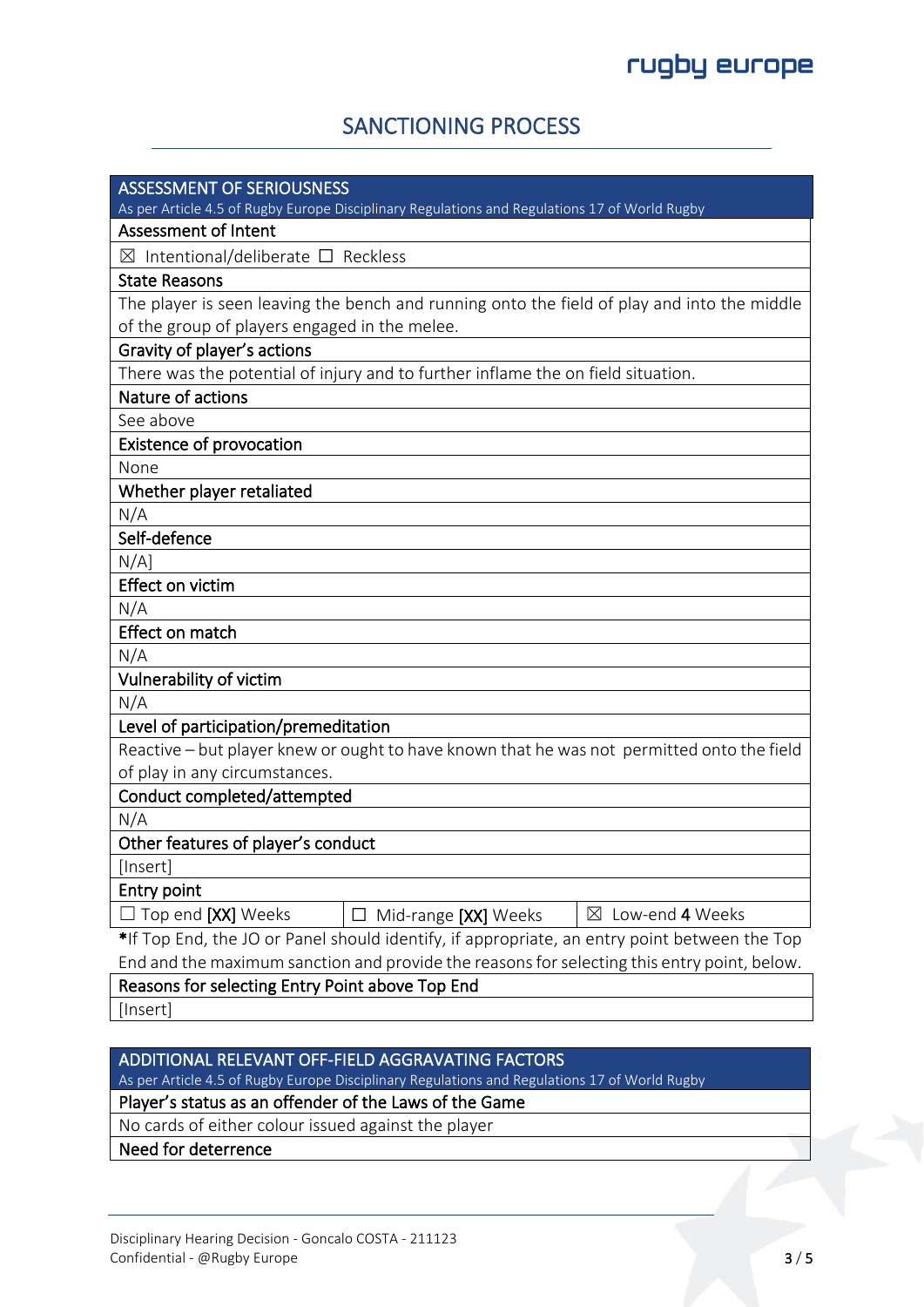Player broke a fundamental rule in Rugby when leaving the technical zone without permission and running onto the field of play

Any other off-field aggravating factors

None

Number of additional weeks: 1

### Summary of reason for number of weeks added:

The player had no business being on the field of play at first instance

| RELEVANT OFF-FIELD MITIGATING FACTORS<br>As per Article 4.5 of Rugby Europe Disciplinary Regulations and Regulations 17 of World Rugby |                                             |  |  |
|----------------------------------------------------------------------------------------------------------------------------------------|---------------------------------------------|--|--|
| Acknowledgement of guilt and timing                                                                                                    | Player's disciplinary record/good character |  |  |
| Very late admission of guilt. A disciplinary                                                                                           | [Insert]                                    |  |  |
| statement had not been received from the                                                                                               |                                             |  |  |
| player's Union prior to the hearing.                                                                                                   |                                             |  |  |
| Youth and inexperience of player                                                                                                       | Conduct prior to and at hearing             |  |  |
| Player an U20 participant                                                                                                              | [Insert]                                    |  |  |
| Remorse and timing of remorse                                                                                                          | Other off-field mitigation                  |  |  |
| Only forthcoming on the day of the hearing                                                                                             | [Insert]                                    |  |  |

Number of weeks deducted: 2

Summary of reason for number of weeks deducted:

The Disciplinary Panel have concluded that the player was not engaged in the act of punching, having joined the fracas. He had acted impetuously rather than out of malice when entering onto the field of play.